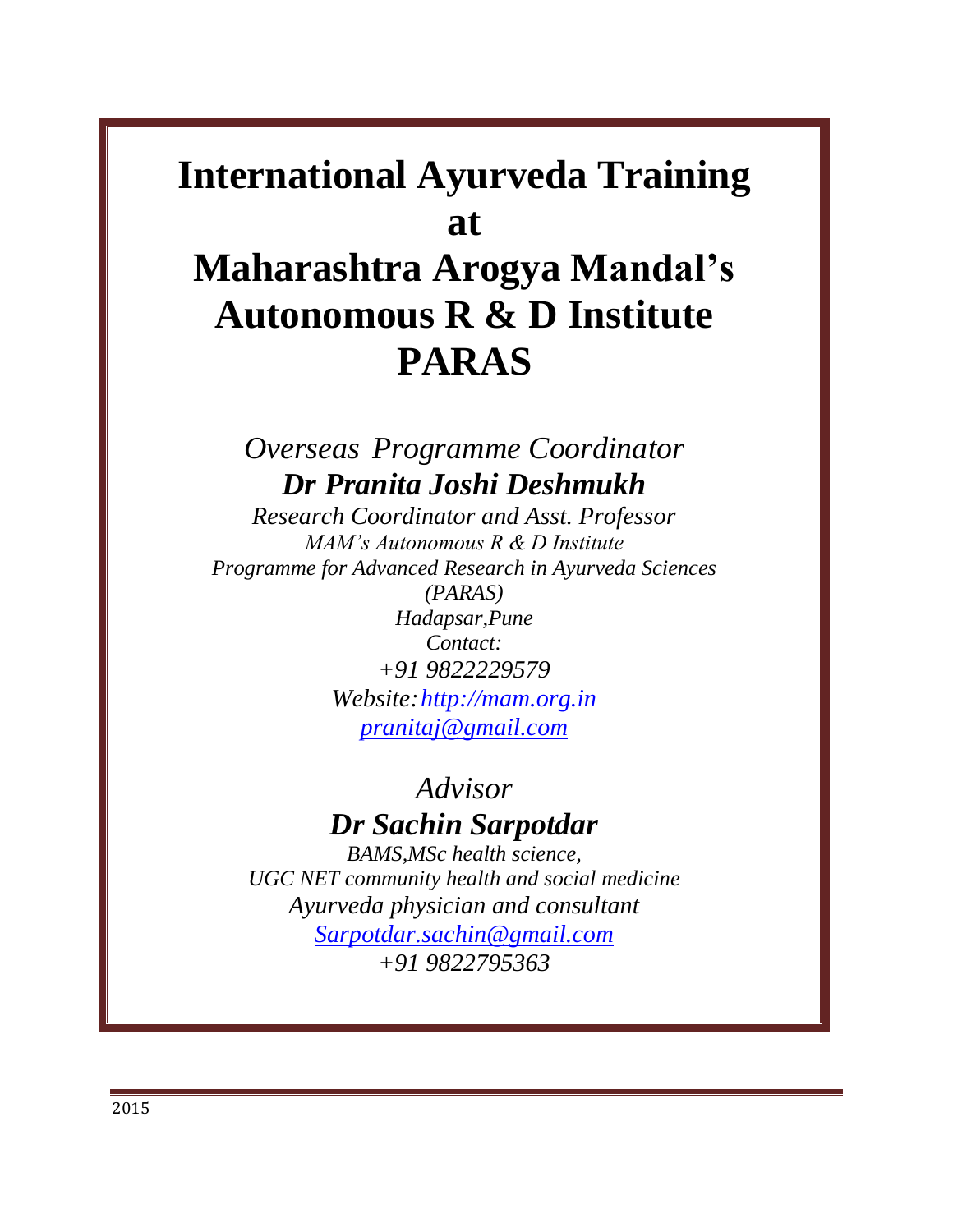Maharashtra Arogya Mandal is a Non Profit Organization working in the fields of Health, Education and Tribal Development since a half century. Under its main objective Education MAM's Ayurvedic Academic Institute Sumatibhai Shah Ayurved Mahavidyalaya Pune is conducting International short term courses in various aspects to spread awareness and knowledge of Indian Tradional Medicine Ayurveda along with Yoga and special treatment modalitites like Ayurvedic massages and Panchakarma.

Maharashtra Arogya Mandal runs an Ayurveda Academic Institute with 250 bedded Ayurvedic Hospital namely Sumatibhai Shah Ayurved College and Sane Guruji Arogya Kendra which is one of the best Institution in India with glorious history of 25 years. This centre is providing consultations according to Biotype, Pulse, and Lifestyle management for disease treatments under guidance of Indian Ayurveda doctors. Since last 25 years many graduates and post graduates are serving society with Ayurveda knowledge gained from this institute, with expertise in academic and clinical areas.

Now MAM is starting to spread a word in Ayurveda and Yoga by introducing various Ayurveda, Yoga & Panchakarma Training Programs with its Autonomous R & D platform PARAS (Programme for Advanced Research in Ayurveda Sciences). These are unique, tailor-made courses designed by the experts and experienced Ayurved Professors for the beginners, intermediate and advance learners of Ayurveda and Panchakarma Therapy.

Each course will be of 10 days for each level and will include daily 3 hours of lectures and daily 4 hours of practical training. The theory lectures will be conducted in the morning session from and practical sessions will be organized in the afternoon and evening session.

The Basic level course is made to give basic understanding and knowledge of Ayurveda and Panchakarma.

Intermediate course is made for the Paramedical and health care personnel for effective healing of the health seekers. This course will make them able to serve their knowledge in Ayurvedic clinic or Yoga studio.

The advance level course is made for the Medical professionals/ Doctors and others who offer their expert services for the community as per the rules and regulations of the concerns authorities of their respective country.

Total course is of 70 hours for each level. Tailor made options for various other Ayurvedic training programs are also available.

For enrollments and enquiries kindly contact our overseas Programme Coordinator.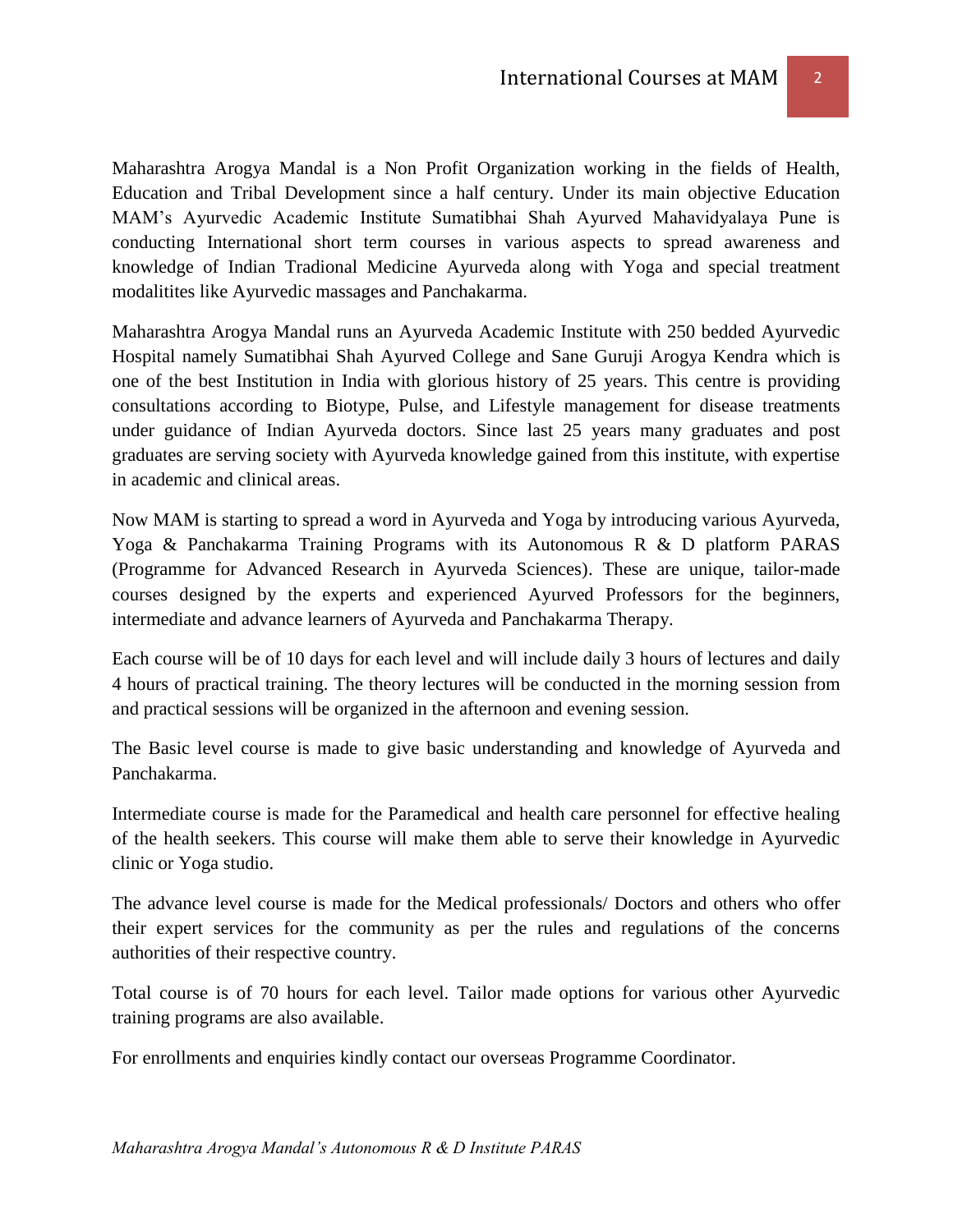#### **Ayurveda , Yoga & Panchakarma Training Programme Basic Course ( First session of 10 Days i.e 2 & half moth –On line Theory & Practical Demonstrations)**

| <b>Days</b>                      | <b>Theory Lectures</b>       | <b>Practical</b>              |
|----------------------------------|------------------------------|-------------------------------|
| $1st$ Day                        | Introduction, aim &          | Constitution analysis and     |
|                                  | objectives, Definition of    | Questionnaire and interview   |
|                                  | Ayurveda                     | training                      |
|                                  | Concept of health in         |                               |
|                                  | Ayurveda                     |                               |
|                                  | Relevance of Ayurveda in     |                               |
|                                  | $21st$ century               |                               |
| $2nd$ Day                        | Specialty Branches of        | Shiro Abhyanga                |
|                                  | Ayurveda                     |                               |
|                                  | Fundamental Principles of    |                               |
|                                  | Ayurveda-Theory of Five      |                               |
|                                  | elements & Tridosha          |                               |
|                                  | Siddhanta                    |                               |
|                                  | Samanya Vishesh Siddhanta    |                               |
| $3rd$ Day                        | Tridosha Theory Elaboration  | Abhyanga & Swedana            |
|                                  | Vata Physiology              |                               |
|                                  | Significance of Vata in the  |                               |
|                                  | body.                        |                               |
|                                  | Vata pacifying Therapies     |                               |
| $4th$ Day                        | Pitta Physiology             | Netra Basti & Netra Tarapan   |
|                                  | Significance of Pitta In the |                               |
|                                  | body.                        |                               |
|                                  | Piita pacifying therapeutic  |                               |
|                                  | modalities.                  |                               |
| $\overline{5}$ <sup>th</sup> Day | Kapha Physiology             | Udvartan, Lepa                |
|                                  | Significance of Kapha in the |                               |
|                                  | body                         |                               |
|                                  | Kapha pacifying therapeutic  |                               |
|                                  | modalities.                  |                               |
| $\overline{6}$ <sup>th</sup> Day | Ayurvedic aspect of Diet,    | Kaval, Gandush                |
|                                  | Types of Food components     |                               |
|                                  | Influencing factors on       | Indian Cooking Principles and |
|                                  | digestion                    | Some Recipes.                 |
|                                  | Concept of Agni and its      |                               |
|                                  | various types                |                               |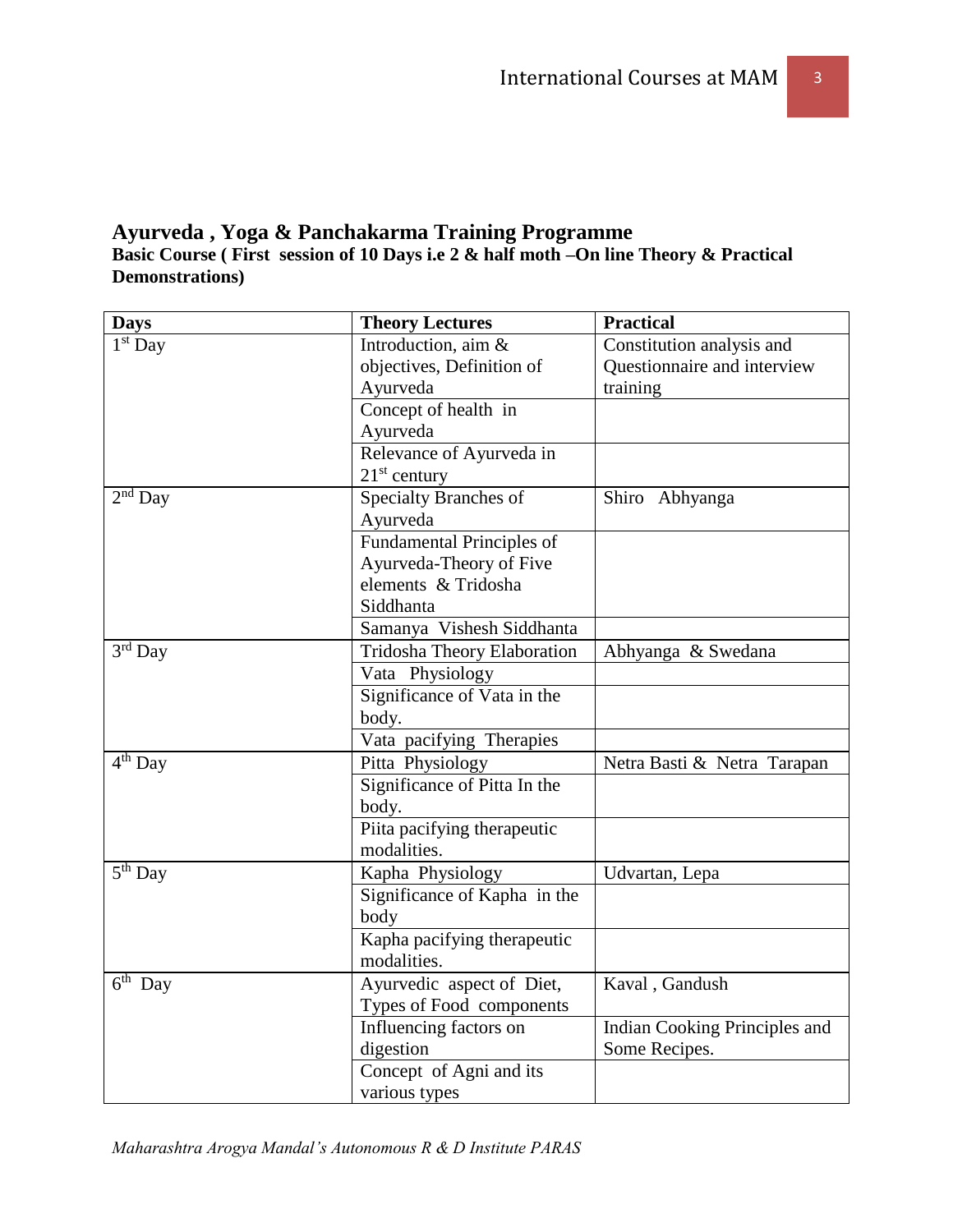|                         | Meal Management and Diet<br>Planning with dietary<br>counseling |                              |
|-------------------------|-----------------------------------------------------------------|------------------------------|
| $7th$ Day               | Sensory and Motor organs<br>and their Physiology.               | Karnapuran, Anjan            |
|                         | Mind and its functions                                          |                              |
| $8th$ Day               | Yoga as a science of                                            | Yoga Postures and            |
|                         | Spirituality.                                                   | Pranayam training            |
|                         | Ashtanga Yoga                                                   |                              |
| $9th$ Day               | Daily regimen & Seasonal                                        | Matra Basti                  |
|                         | Impact on body functions.                                       |                              |
|                         | Season al lifestyle adaptation                                  |                              |
|                         | and modification                                                |                              |
|                         | Impact of age on body                                           |                              |
|                         | functions                                                       |                              |
| $10^{\text{th}}$<br>Day | Three pillars of Life (Trayopa                                  | Facial massage and Face pack |
|                         | stambha)                                                        | application, Padabhyanga     |
|                         | Natural urges and their                                         |                              |
|                         | physiological role                                              |                              |
|                         | Concept of Beauty as per                                        |                              |
|                         | Ayurveda.                                                       |                              |
|                         | <b>Discussions</b>                                              |                              |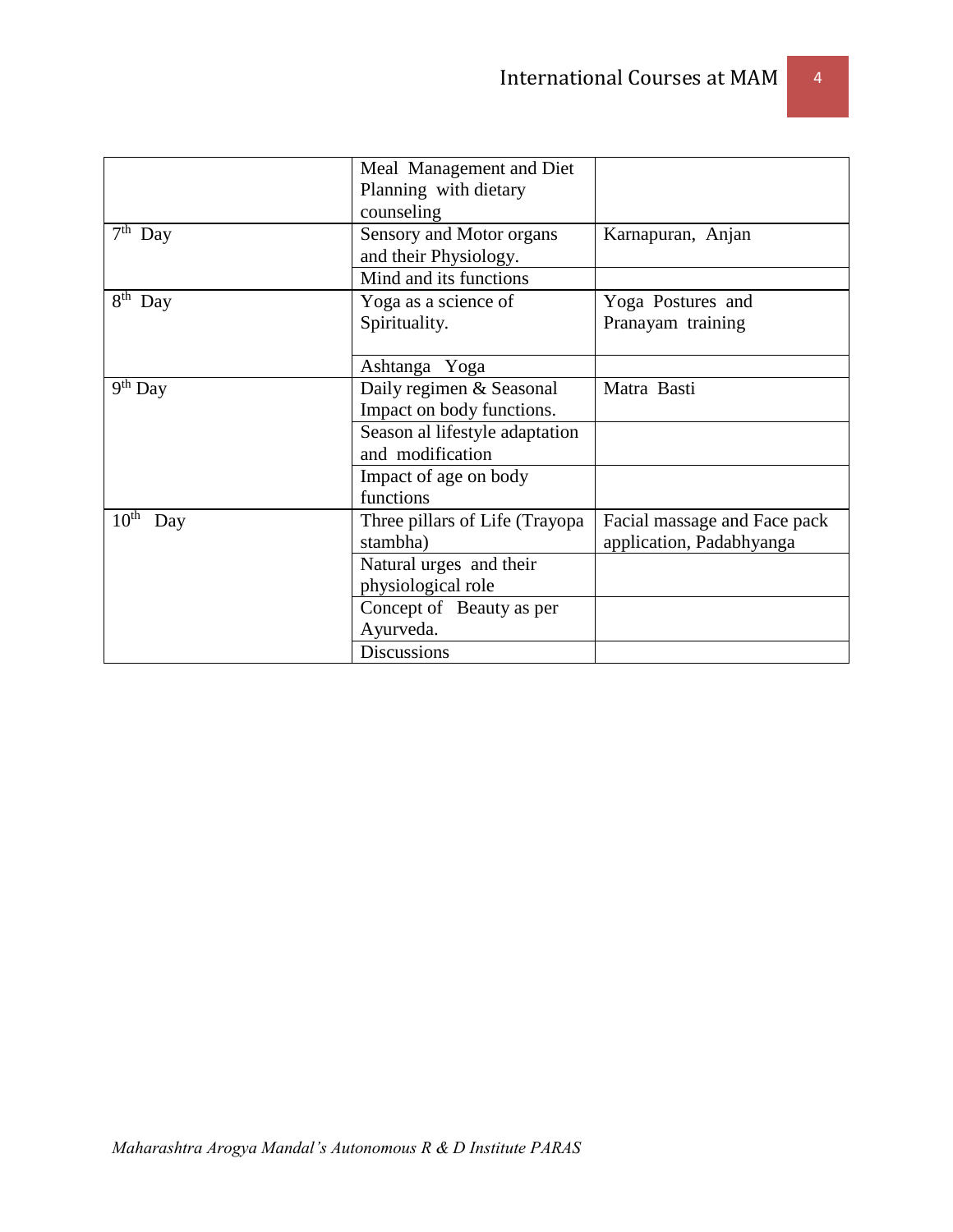| Days          | Theory                                 | Practical                   |
|---------------|----------------------------------------|-----------------------------|
| $11th$ Day    | Introduction to 'Dhatu i.e.            | Abhyanga in 2 positions.    |
|               | <b>Body Tissues</b>                    |                             |
|               | <b>Functions of Dhatu</b>              |                             |
|               | Upadhatus or Supportive body           |                             |
|               | tissues                                |                             |
| $12^{th}$ Day | Ayurvedic Immunology                   | Kayaseka                    |
| $13th$ Day    | Introduction to Mala <i>i.e.</i> waste | <b>Synchronal Massage</b>   |
|               | products.                              |                             |
|               | Ayurved aspect of health and           |                             |
|               | disease                                |                             |
| $14th$ Day    | Introduction to Srotas i.e.            | Spinal massage & Kati Basti |
|               | Body channels                          |                             |
| $15th$ Day    | <b>Ayurvedic Pharmacology</b>          | Medicated oil preparation.  |
|               | (Basic principles)                     |                             |
| $16th$ Day    | <b>Ayurvedic Drug formulations</b>     | Ghee preparation            |
|               | -Form of Drugs                         |                             |
|               | <b>Important Medicated oils</b>        |                             |
|               |                                        |                             |
| $17th$ Day    | <b>Factors causing Diseases</b>        |                             |
|               | (Total 3-hours)                        | Nabhi Basti                 |
| $18th$ Day    | General features of Dosha,             | Janu Basti                  |
|               | Dhatu and Mala Vitiation               |                             |
| $19th$ Day    | Introduction to Marma                  | Manya Basti                 |
| $20th$ Day    | Ayurved and Yoga in stress             | Shirodhara-Medicated Oil    |
|               | management.                            | Shirodhara-Buttermilk.      |

### **Ayurveda, Yoga & Panchakarma Training Program Intermediate Level ( Second session of 10 Days)**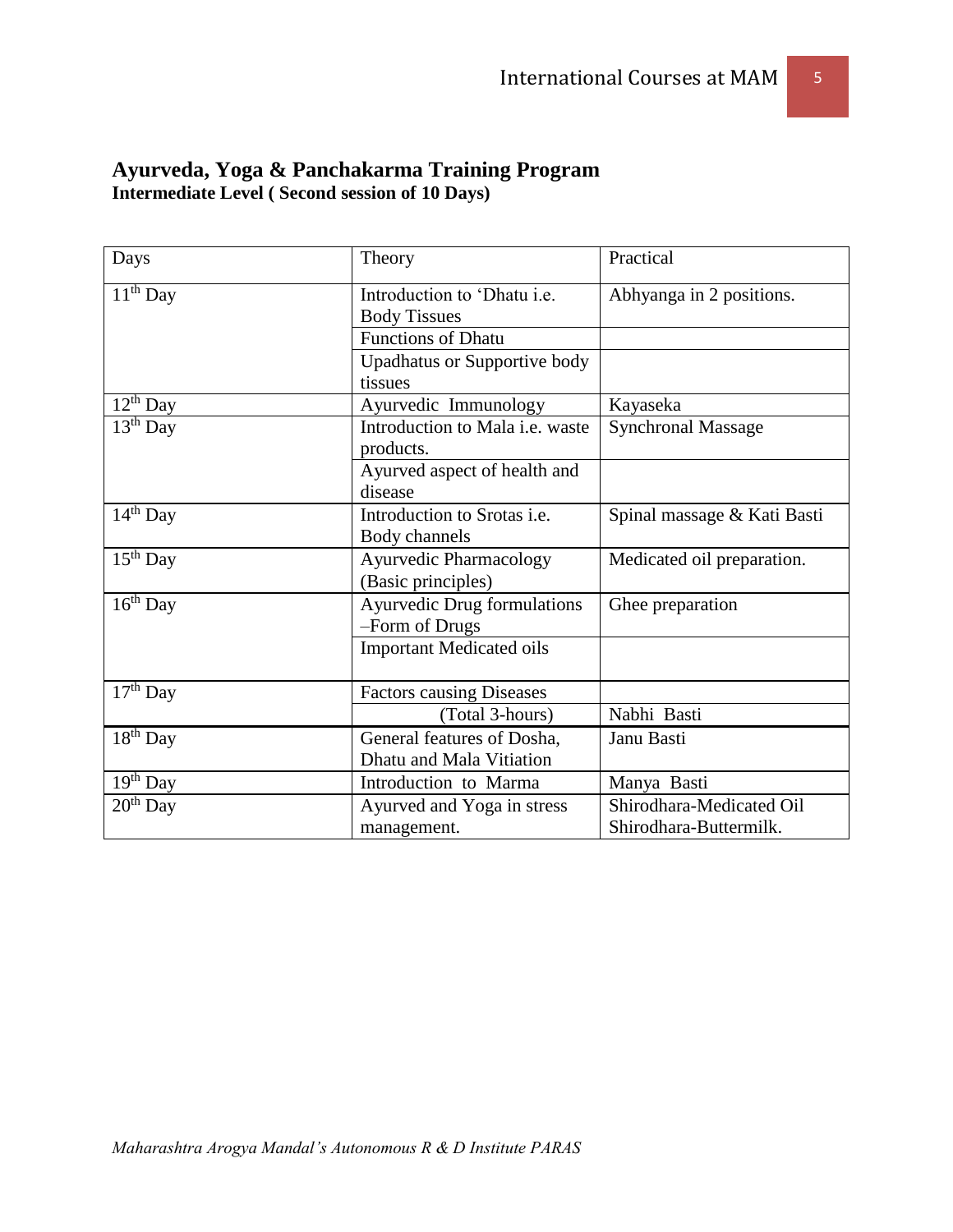| Days   | <b>Theory Lectures</b>       | Practical(Hands on Training)  |
|--------|------------------------------|-------------------------------|
| Day 1  | Types of diseases, Disease   | Valuka Pottali & Jambir Pinda |
|        | promoting factors, Different | Sweda,                        |
|        | methods of examination       | Constitution analysis and     |
|        | Trividh, Ashthavidha &       | Questionnaire and interview   |
|        | Dashavidh                    | training                      |
| Day 2  | Pathology and Principles of  | Avagaha swed, Samvahan,       |
|        | Management of Pranavaha &    | Shiro Abhyanga                |
|        | Annavaha Srotas Problems     |                               |
| Day 3  | Pathology and Principles of  | Padaghat, Katiswed,           |
|        | Management of Udakavaha &    | Abhyanga & Swedana            |
|        | Rasavaha Srotas Problems     |                               |
| Day 4  | Pathology and Principles of  | Dhanyamla Dhara and           |
|        | Management of Raktavaha,     | Dughdha dhara.                |
|        | Mamsavaha srotas Paroblems   | Netra Basti & Netra Tarapan   |
| Day 5  | Pathology and Principles of  | Taldharana, Upnaha Swed       |
|        | Management of Medovaha &     | Udvartan, Lepa                |
|        | Asthivaha srotas Problems    |                               |
|        |                              |                               |
|        |                              |                               |
| Day 6  | Pathology and Principles of  | Yonidhavn, Yoni dhupan,       |
|        | Management of Majja &        | Utter basti,                  |
|        | Shukravaha Srotas Problems   | Kaval, Gandush                |
|        |                              | Indian Cooking Principles and |
|        |                              | Some Recipes.                 |
| Day 7  | Pathology and Principles of  | Mocharas Pichhabasti,         |
|        | Management of Mutravaha      | Vaitaran Basti                |
|        | Swedavaha& Purishvah srotas  | Karnapuran, Anjan             |
|        | Problems                     |                               |
| Day 8  | Pathology and Principles of  | Hridbasti and Urobasti        |
|        | Management of Artav vaha     | Yoga Postures and             |
|        | srotas Problems              | Pranayam training             |
| Day 9  | Pathology and Principles of  | Dhumpan and preparation of    |
|        | Management of Mano vaha      | Dhuma varti                   |
|        | srotas Problems              | Matra Basti                   |
| Day 10 | Introduction to Kshar sutra  | Therapeutic yoga for          |
|        | management                   | Musculoskeletal ailments &    |
|        |                              | Regional massage.             |
|        |                              | Facial massage and Face pack  |
|        |                              | application, Padabhyanga      |

### **Ayurveda ,Yoga & Panchakarma Training Program in India Advanced Level Session 1 ( 5days a week)**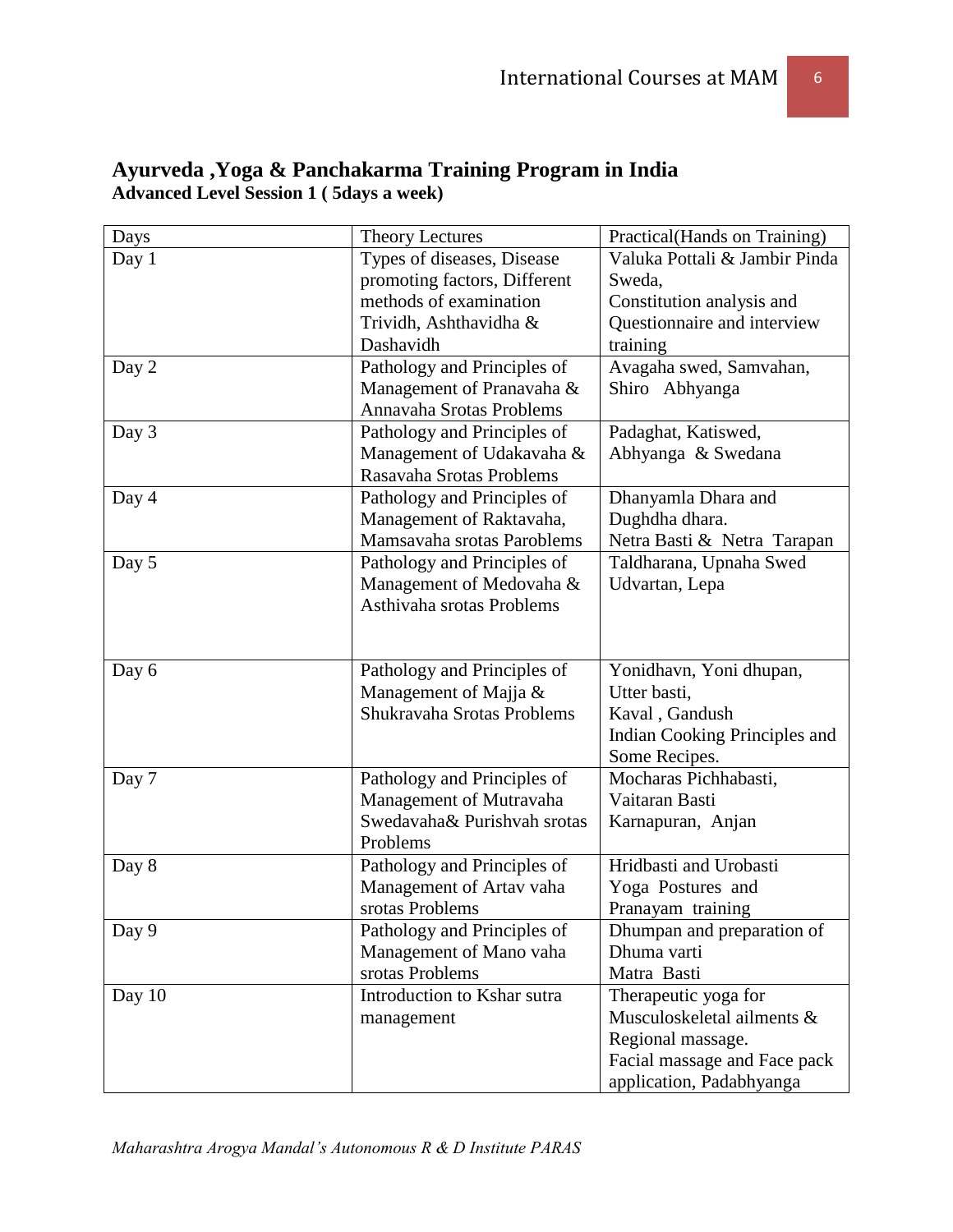| Days  | Theory                                                                                        | Practical(Hands on Training)                                           |
|-------|-----------------------------------------------------------------------------------------------|------------------------------------------------------------------------|
| Day 1 | Introduction to Ayurvedic<br>Treatment. i.e.(Shaman &<br>Shodhan)                             | Shali Shashtik Pindaswedan<br>Abhyanga in 2 positions.                 |
|       | Panchakarma therapy features                                                                  |                                                                        |
|       | Panchakarama therapy<br>indications and operational<br>details.                               |                                                                        |
| Day 2 | Various types of Snehan                                                                       | Patra Pottalli Sweda<br>Kayaseka                                       |
|       | & Swedan<br>Indications and<br>Contraindication                                               |                                                                        |
| Day 3 | Vaman Therapy (Therapeutic<br>emesis) procedure details.                                      | Vaman Procedure<br><b>Synchronal Massage</b>                           |
|       | Indication and contra<br>indication                                                           |                                                                        |
| Day 4 | Virechan Therapy<br>Details.(Therapeutic<br>purgation)<br>Indication and<br>Contraindications | Virechan procedure<br>operational demo.<br>Spinal massage & Kati Basti |
| Day 5 | Basti Therapy (Therapeutic<br>enemata) Various types and<br>utility.                          | Rajayapan Basti<br>Medicated oil preparation.                          |
| Day 6 | Nasaya Procedure (Nasal<br>Instilation)                                                       | Pradhaman Nasya and Guda<br>Shunthi Nasya Nasya<br>Ghee preparation    |
|       | Various Types and indications                                                                 |                                                                        |
| Day 7 | Rakta Mokshan<br>(Blood<br>letting)<br>Various methods<br>Indications and Precautions.        | Leaches application<br>Nabhi Basti<br>Venous puncture.<br>Janu Basti   |
| Day 8 | Antiageing and Rejuvenation<br>Therapy.                                                       | Tikta Ksheer Basti<br>(Basti with medicated milk)                      |

#### **Ayurveda ,Yoga & Panchakarma Training Program Advanced level , Session 2 ( 5days a week)**

*Maharashtra Arogya Mandal's Autonomous R & D Institute PARAS*